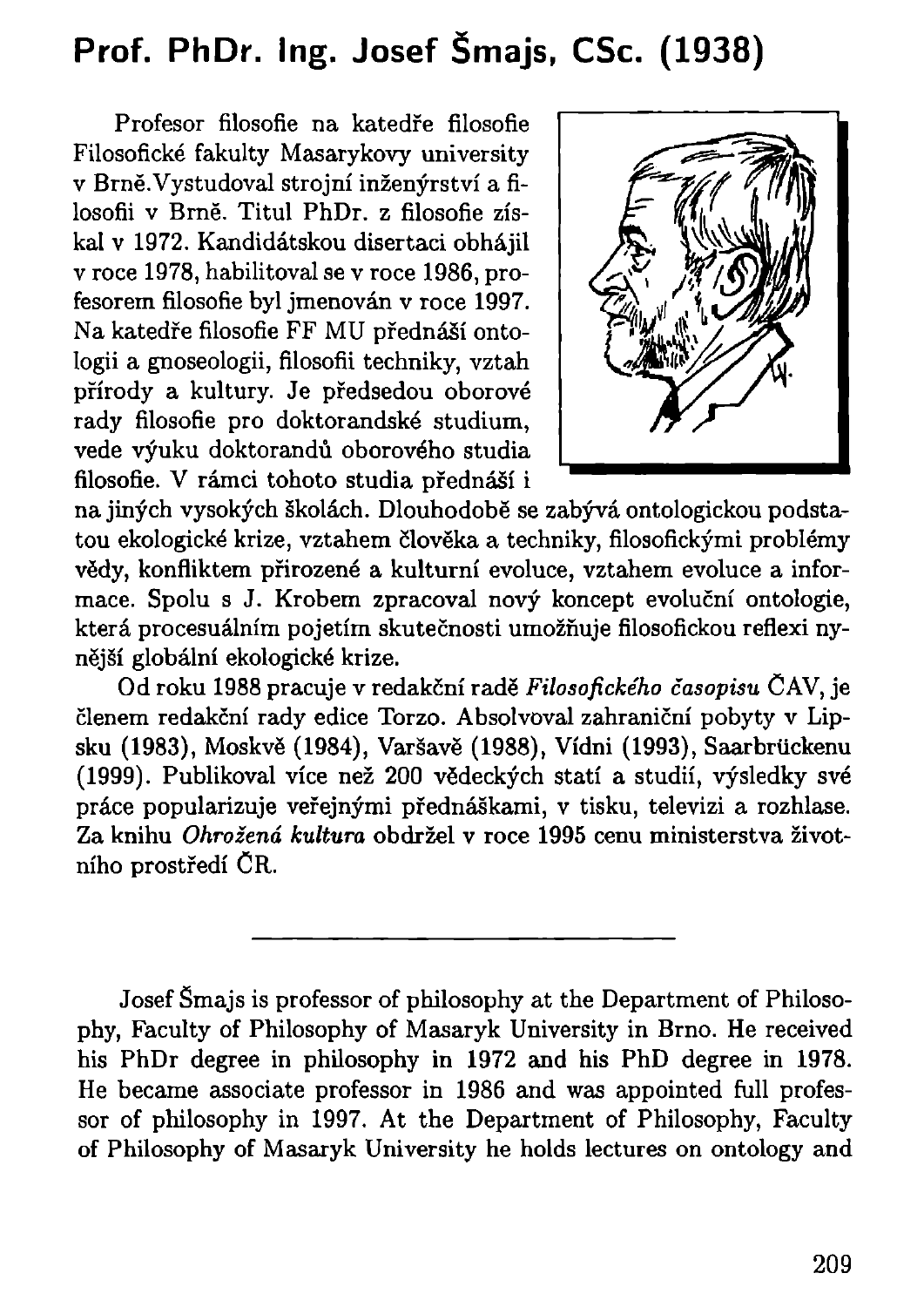epistemology, philosophy of technology and on the relationship between nature and culture. He is chairman of the council of philosophy for postgraduate studies and supervises PhD students in philosophy. On a longterm basis he has pursued the ontological principle of an ecological crisis, the relationship between man and technology, philosophical issues of science, the conflict between the natural and cultural evolution and the relationship between evolution and information. In a joint study with J. Krob he elaborated a new conception of evolutionary ontology; its processual conception of the reality enables a philosophical reflection of the present global ecological crisis. Since 1988 he has been on the editorial staff of the *Philosophical Magazine* of the Czech Academy of Sciences and he is a member of the editorial board of the Torzo edition. He attended study stays in Leipzig (1983), Moscow (1984), Warsaw (1988), Vienna (1993) and Saarbrücken (1999). He published more than 200 scientific articles and studies and he presents the results of his scientific activities at public lectures, in the press, T V and radio. For his book *The Endangered Culture* he was awarded the prize of the Czech Ministry for the Environment in 1995.

Philosophieprofessor auf dem Institut für Philosophie der Philosophischen Fakultät der Masaryk-Universität in Brünn. Er studierte technische Hochschule und Philosophie in Brünn, das Philosophiestudium absolvierte er 1972. Dissertationsarbeit 1978, habilitation 1986, die Berufung zum Professoren 1997. Er liesst auf dem Institut für Philosophie die Ontologie, Gnoseologie, Philosophie der Technik, die Problematik der Beziehungen zwischen der Kultur und der Natur vor. Er ist Vorsitzender des Fachrates für Philosophie und führt die Doktoranden-Bildung im Fach Philosophie. Im Rahmen dieses Studiums hält er Vorlesungen auch auf anderen Hochschulen. Er befasst sich langfristig mit dem ontologischen Wesen der Eko-Krise, mit der Beziehung zwischen dem Mensch und der Technik, mit den philosophischen Problemen der Technik, dem Konflikt zwischen der Natur- und Kultur-Evolution und der Beziehung zwischen der Evolution und Information. Mit J. Krob entwickelte er die neue Konzeption der Evolution-Ontologie, die es durch die prozesuelle Auffassung der Wirklichkeit ermöglicht die gegenwärtige globale Eko-Krise philosophisch zu reflektieren. Seit 1988 arbeitet er in der Redaktion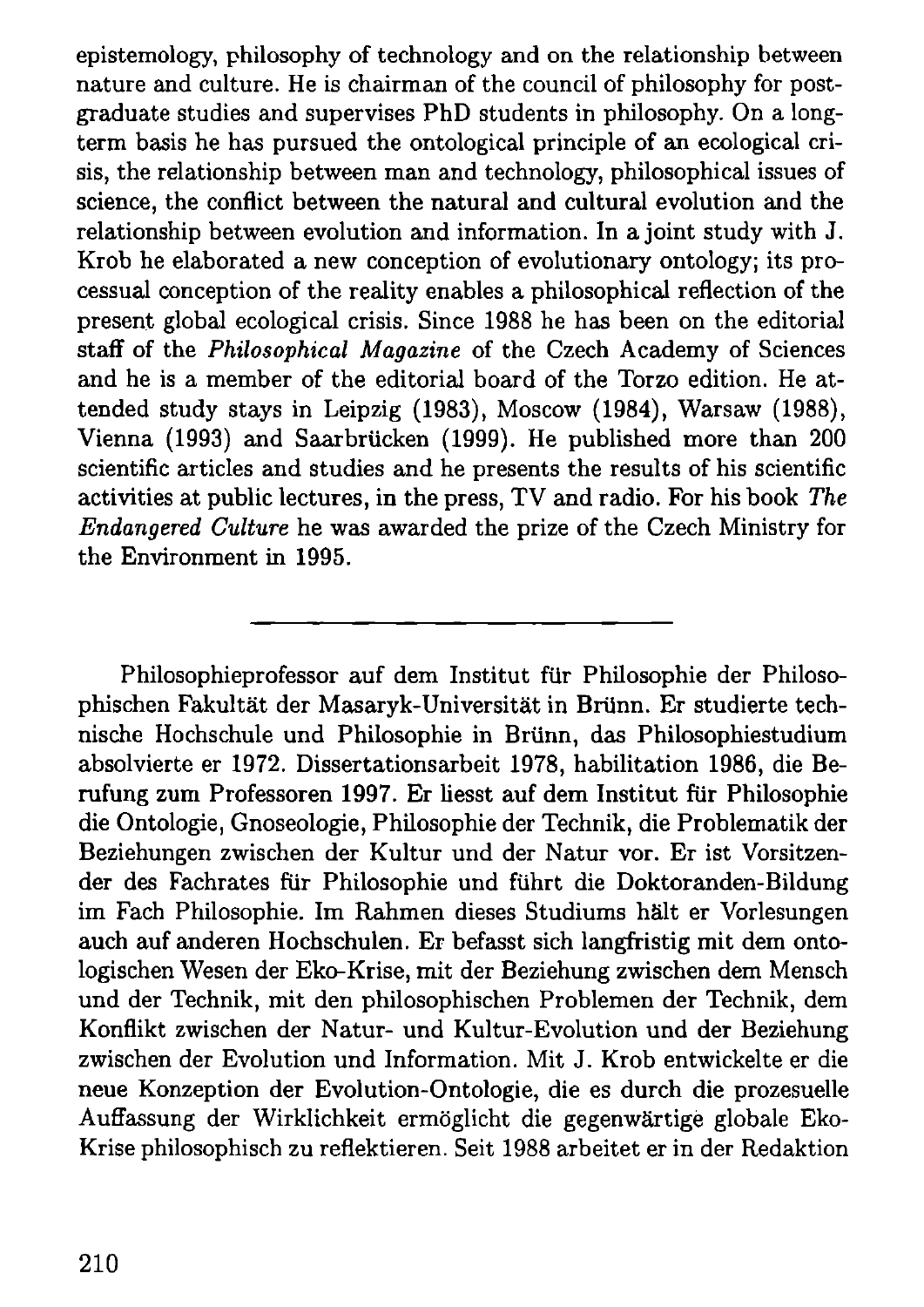der *Philosophischen Zeitschrift* der TschAdW, ist Mitglied des Redaktionsrates der Edition "Torzo". Er absolvierte Aufenthalte in Leipzig (1983), Moskau (1984), Warschau (1988), Wien (1993) und Saabrücken (1999). Er veröffentlichte über 200 wissenschaftlicher Abhandlungen und Artikeln und die Früchte seiner Arbeit popularisiert durch öffentliche Vorträge, in der Presse, Rundfunk und Fernsehen. Für sein Buch *Ohrožená kultura (Die bedrohte Kultur)* wurde er im Jahre 1995 von dem Minister für Umwelt der Tschechischen Republik ausgezeichnet.

Professeur de philosophie enseignant au Département de philosophie de la Faculté de Lettres de l'Université Masaryk de Brno. Il a étudié la technique à la Polytechnique (spécialité la construction mécanique) et la philosophie à l'Université. Docteur de l'Université (PhDr., philosophie) en 1972, PhD. (philosophie) en 1978, habilitation (philosophie) en 1986, professeur des universités (philosophie) en 1997. Il enseigne au Département de philosophie de la Faculté de Lettres de l'Université Masaryk de Brno l'ontologie, la gnoséologie, la philosophie de la technique, la philosophie du rapport de la nature et de la culture. Il préside le Conseil de philosophie pour la préparation des doctorants en philosophie de la Faculté de Lettres de l'Université Masaryk en y dirigeant aussi leurs études et en enseignant dans le cadre de cette préparation dans d'autres Universités. Il s'intéresse de longue date à la fois au fondement ontologique de la crise écologique et aux rapports de l'homme à la technique, aux problèmes philosophiques de la science, au conflit des évolutions naturelles et culturelles ainsi qu'au rapport de l'évolution et de l'information. Il a élaboré, en collaboration avec M. Josef Krob, un nouveau concept de l'ontologie évolutive, travaillant avec la conception processuelle du réel rendant possible la réflexion philosophique de l'actuelle crise écologique globale.

Membre du Conseil de rédaction de *Filosofický časopis* (Revue philosophique) depuis 1988, il est également membre du Conseil de rédaction des Editions Torzo. Il a effectué des missions d'études aux Universités de Leipzig (1983), de Moscou (1984), de Varsovie (1988), de Vienne (1993), de Saarbrücken (1999). Il a publié plus que 200 articles et études scientifiques, tout en vulgarisant les résultats de ses travaux en utilisants les conférences publiques, la presse, la télévison et la radio. Il a obtenu en